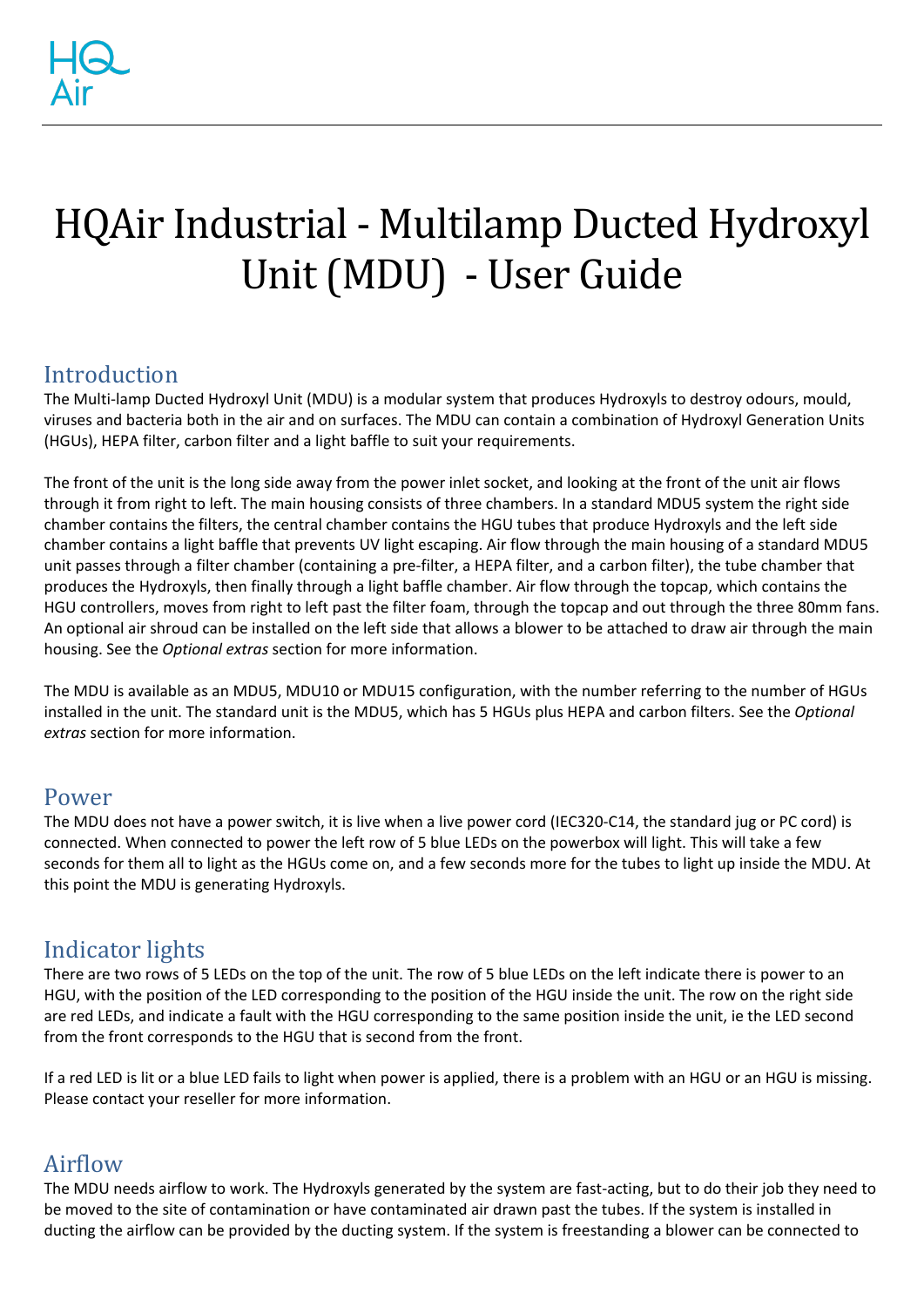the MDU on the outlet (left) side to draw air through the unit at up to 150L/s, or 320cfm. This maximum airflow rate is a limitation of the HEPA filtration, and if a configuration without the filter is chosen (see *Optional extras* section) the maximum air flow rate increases significantly. An air shroud for round inlet blowers is an available option (see *Optional extras* section).

# RS485 connector

The MDU has an RS485 connector on the front left side of the topcap. This will be used for control systems that are currently being developed, which will allow remote control of the HGUs inside multiple MDUs. Please contact us for further information if required.

#### Optional extras

The standard form of the MDU has 5 HGUs in the centre, with HEPA and carbon filters on the inlet side and a light baffle on the outlet side to prevent UV impact outside the MDU. This is known as the MDU5. Different filters can be specified, or If the filters or light baffle are not required, their space can optionally be used to configure the unit with more HGUs as an MDU10 or MDU15. If required, multiple MDUs can also be connected in series or parallel to increase the Hydroxyls produced.

An optional air shroud is offered that will mate up to a 200mm blower with a round inlet.

#### MDU10 configuration

If either the light baffle or the filters are not required, one of their bays can be used to hold an extra set of HGUs. This can be positioned on either the inlet side in place of the filters, or on the outlet side in place of the light baffle. Note that if the light baffle is not used then the emission of UV light from the unit will be very strong, and appropriate protection and/or shielding will be required. The unit will be referred to as MDU10+Filter or MDU10+Baffle depending on what the extra set of HGUs replaces. Note that maximum airflow will increase significantly if the filters are omitted, and that two power sockets will be required.

#### MDU15 configuration

If neither the light baffle or filters are required, perhaps because the unit is to be duct-mounted, the light baffle and filters can both be replaced with extra HGU sets. This will produce a unit with 3 banks of 5 HGUs that will produce significant amounts of hydroxyls. Note that maximum airflow will increase significantly since there will only be the tubes in the unit, with no filters or light baffles to impede the air. Three power sockets will be required.

#### Air shroud

The air shroud is a kit comprising a rubber adapter boot, a stainless steel mounting plate and fasteners that together will allow the round inlet port of a blower to be connected to the outlet (left) side of the MDU, so the air is drawn through the MDU by the blower. The shroud can be trimmed to suit the blower inlet side desired from approximately 150mm to 250mm, or left unchanged to allow different sized blowers to be used at different times.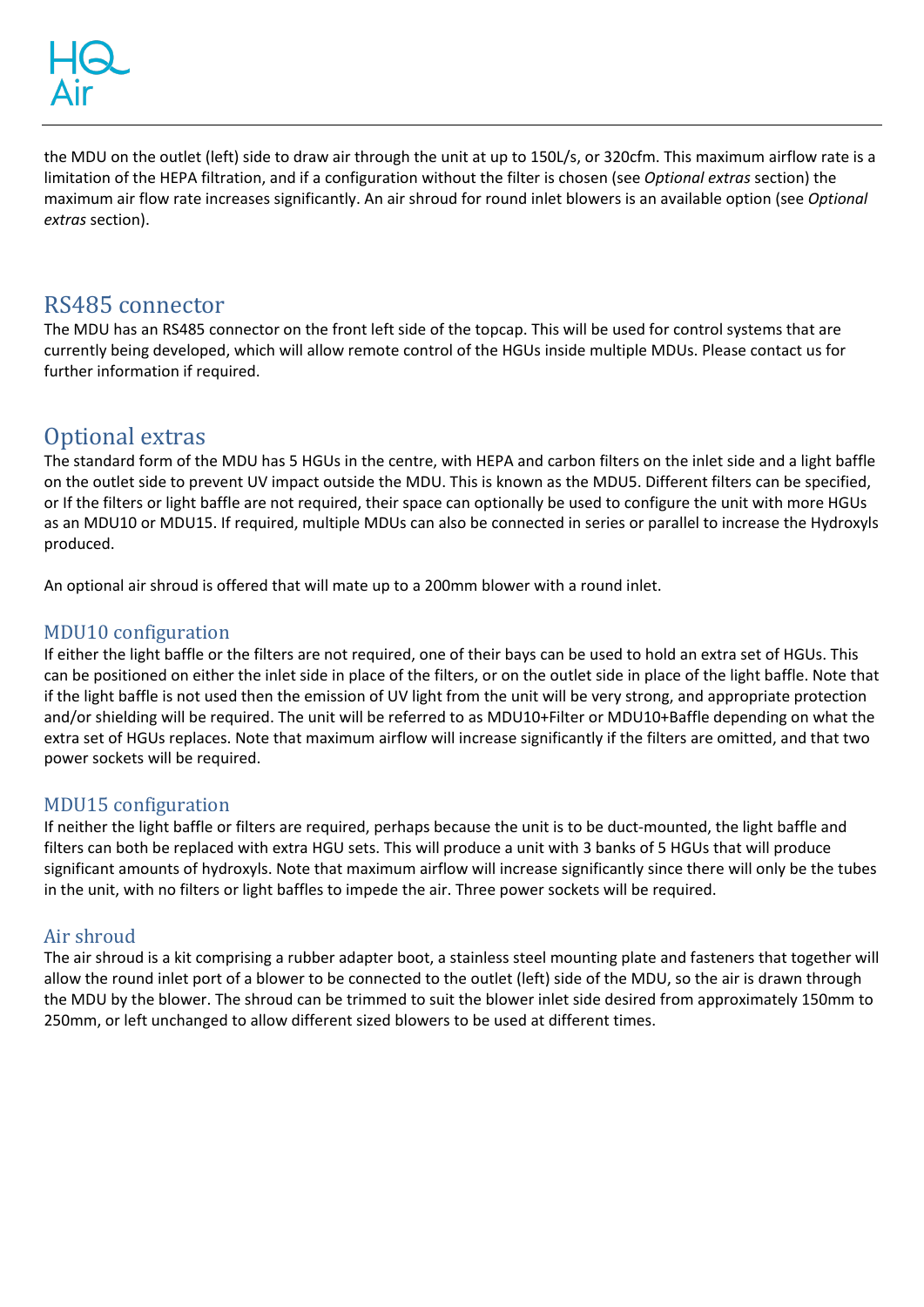1. Is there any experience in China? if any, please provide the information/evidences

The product has been in China (as the smaller units and limited industrial applications). The 5 optic unit is a new generation of the product developed to meet needs in medical/office/commercial and light industrial applications. The core Hydroxyl technology has been developed and implemented for over 10 years in medical facilities through to cruise ships and commercial applications. We currently have installs in a couple of hospitals in China – personal units providing treatment directly over the patients/staff. The expansion of this is awaiting the results of units to be tested in Beijing against the virus. Testing of the personal unit has been done on H1N1 virus in China and the results have been previously supplied.

2. One equipment may cover 15,000sft, what is the limit on height or air flow rate of one equipment? As you may know, there is many stadiums have remolded to shelter hospitals. The height of stadium is more than 10m plus which is different with normal hospital. Please clarify the volume size (space) for one equipment;

The airflow from the unit can be directed over the areas to be treated. Given the stadiums and larger areas being used as response centers, the focus should be on treating the air and using fans/air movers to distribute the treated air over the patients, bedding, hard surfaces. This will reduce the air-born virus and deactivate the virus on surfaces much faster. The small unit has a built-in fan and is suitable to blow over the patient, which will reduce the potential transfer from aerosolized mucus and provide some relief for their breathing – evidence of which we are getting documented from the hospital near Shanghai. This means a unit like this can treat a larger floor space and not focus on the total air volume – especially as the risk is from the patients and cross infection from the protective equipment worn by the staff.



5 Optic unit with blower/air mover that will provide a directed stream over the area to be treated.

One way the units can assist with cross infection – especially with the lack of protective equipment is the wetting of the Tyvek materials, visors, bedding with pure water/1-2% peroxide and drying with the Hydroxyl treated air. This will increase the activity of the air on the surface and greatly reduce the risk to the staff and cross infection for the patients.

The impact of the larger systems and small units for personal use can be demonstrated by the results on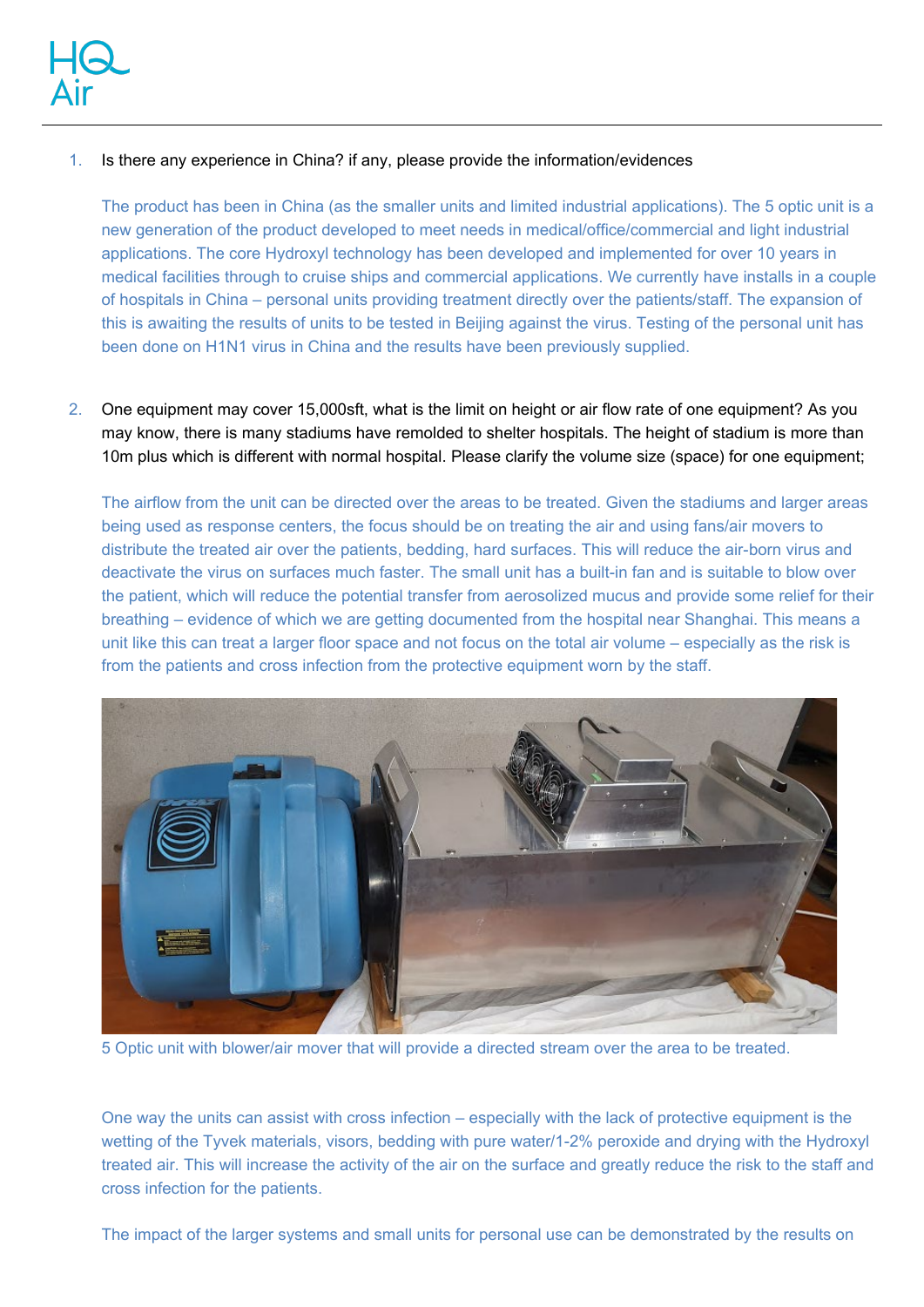the hospital borne infection of a patient in South Africa. This was bacterial, however the impact was directly on the wound and lung function as a result of the Hydroxyl exposure to the infection and similar results (based on the surface and aerosolized tests) will be seen with Viral contamination.

3. There is many central AC/HAVC in hospital and office building, the demand is how to kill the virus in AC system otherwise they have shut down the system to avoid the infect. Please clarify how to connect AC in those area with your equipment. If the equipment is installed, what is the expected result?



The unit as pictured can also be installed into the ducting system for HVAC use. The housing can carry up to 15 optics for larger installations and will be sized, scaled to provide adequate treatment to the airflow. The airflow can be direct through the unit for maximum impact of treatment or treat a split of the air from the main flow and the oxidant will treat the air through the ducting.

Total oxidant sensors can also be installed to control the level of residual oxidant through the occupied space. This, depending on regulations in the region is usually controlled to around 50ppb. The levels used in the FDA safety studies was tested at up to 250ppb with no impact on mucosal membranes, lung or eye tissue. In fact, comments were made on how attentive, relaxed and interested the rats were during the study,

The expected result is the reduction/removal of pathogens, odour and VOC's in the treated airflow and environs (Where a residual oxidant level is maintained). The reductions obtained in the FDA aerosolized pathogen study can be obtained under these conditions. This does not include localized point sources, but their spread and general impact will be controlled in a manner that is completely safe for the occupants (staff and patients). This has been demonstrated in Israel where there is a 98% reduction in pathogen cross-contamination in the ward, surgery and recovery area when the technology was installed in the HVAC system.

4. Does the Bactericidal Efficiency is decayed with the use time?

*No. This is why the life of the optics is controlled. If there are filters installed, they will need to be cleaned and replaced on a schedule depending on the level of contamination in the application.*